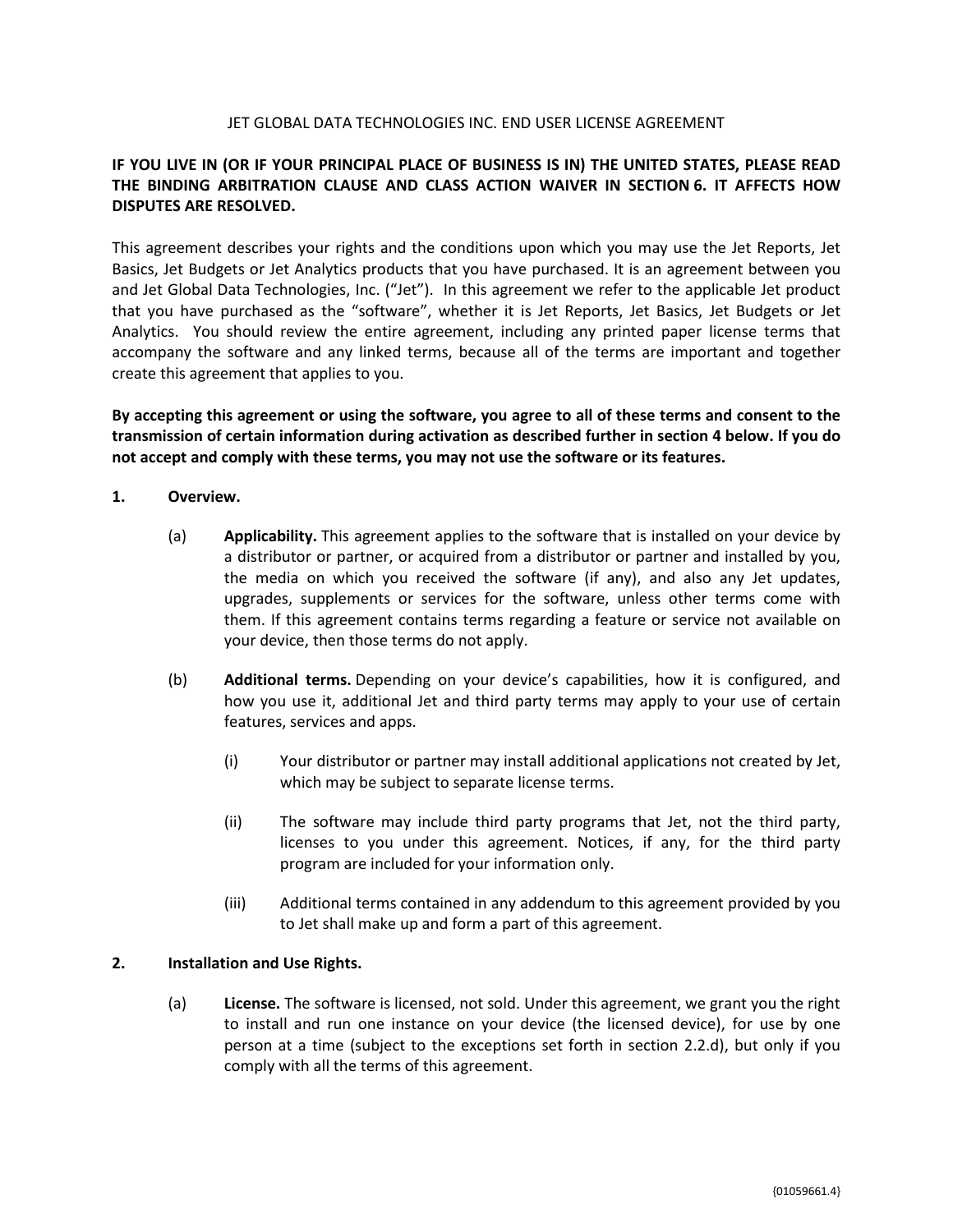- (b) **Device.** In this agreement, "device" means a hardware system (whether physical or virtual) with an internal storage device capable of running the software. A hardware partition or blade is considered to be a device.
- (c) **Restrictions.** Jet reserves all rights (such as rights under intellectual property laws) not expressly granted in this agreement. For example, this license does not give you any right to, and you may not:
	- (i) use or virtualize features of the software separately;
	- (ii) publish, copy, rent, lease, or lend the software;
	- (iii) transfer the software (except as permitted by this agreement);
	- (iv) work around any technical restrictions or limitations in the software;
	- (v) except as allowed under this agreement, use the software as server software, for commercial hosting, make the software available for simultaneous use by multiple users over a network, install the software on a server and allow users to access it remotely, or install the software on a device for use only by remote users;
	- (vi) reverse engineer, decompile, or disassemble the software, or attempt to do so, except if the laws where you live (or if a business, where your principal place of business is located) permit this even when this agreement does not. In that case, you may do only what your law allows;
	- (vii) when using Internet-based features you may not use those features in any way that could interfere with anyone else's use of them, or to try to gain access to or use any service, data, account, or network, in an unauthorized manner; or
	- (viii) use the software for purposes of creating reports or other data sets for, or providing business process outsourcing services to, any entity or organization that is not you or one of your wholly owned subsidiaries.

#### (d) **Multi use scenarios**.

- (i) **Multiple or pooled connections.** You may not use hardware or software to multiplex or pool connections, or otherwise allow multiple users or multiple computers or devices to access or use the software indirectly through the licensed computer, unless you obtain additional license for each additional named user.
- (ii) **Remote access.** You may access and use the software installed on the licensed device from another device using remote access technologies, so long as the software installed on the licensed device is being used by the same named user or another named user for which you have obtained a license.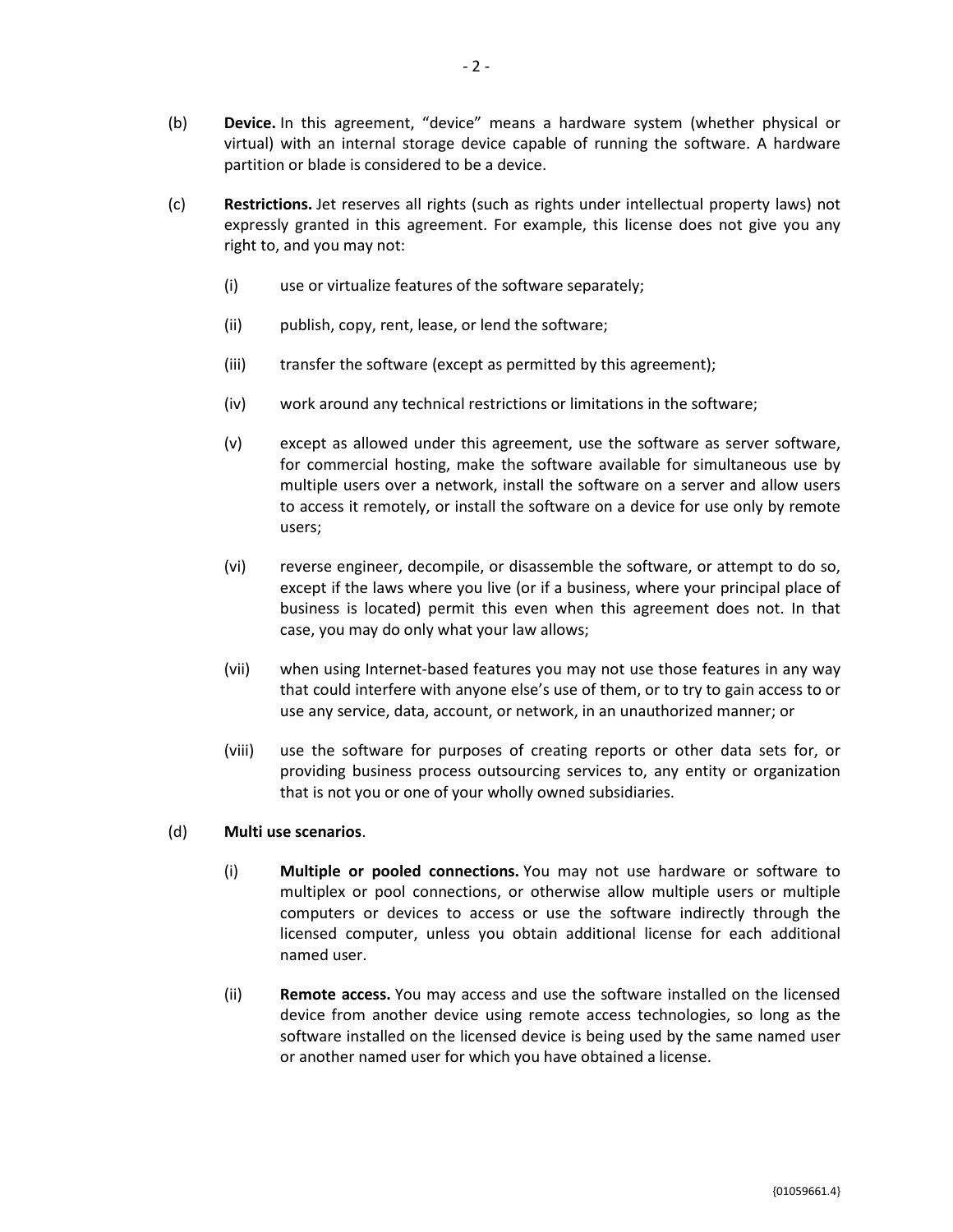- (iii) **Remote assistance.** You may use remote assistance technologies to share an active session without obtaining any additional licenses for the software.
- (iv) **Portable Devices.** You may install additional copies the software on one or more portable devices for the exclusive use of the named user of the first licensed copy of the software.
- (v) **Network Installation.** You may install a copy of the software on a network storage device and allow one named user to access and use that licensed copy of the software over a private network. You must obtain an additional license for each additional named user that accesses and uses the software.
- (e) **Media Elements.** The software may include certain photographs, clip art, shapes, animations, sounds, music and video clips that are identified in the Software for your use (together "Media Elements"). You may copy and modify the Media Elements, and license, display and distribute them, along with your modifications as part of your software products and services, including your web sites, but you are not licensed to do any of the following:
	- (i) You may not sell, license or distribute copies of the Media Elements by themselves or as part of any collection, product or service if the primary value of the product or service is in the Media Elements.
	- (ii) You may not grant customers of your product or service any rights to license or distribute the Media Elements.
	- (iii) You may not license or distribute any of the Media Elements that include representations of identifiable individuals, governments, logos, initials, emblems, trademarks, or entities for any commercial purposes or to express or imply any endorsement or association with any product, service, entity, or activity.
	- (iv) You may not create obscene or scandalous works, as defined by federal law at the time the work is created, using the Media Elements.
	- (v) In addition, you must (a) indemnify and defend Jet from and against any claims or lawsuits, including attorneys' fees that arise from or result from the licensing, use or distribution of Media Elements as modified by you, and (b) include a valid copyright notice on your products and services that include the Media Elements.
- (f) **License Grant for Documentation**. The documentation that accompanies the Software is licensed for internal, non-commercial reference purposes only.
- (g) **License Grant for Templates**. The software may include document templates. You may copy and modify the document templates available as part of the software and distribute such templates along with your modifications for use by other licensees of the software. You also may copy, modify and distribute the templates available through related internet-based services along with your modifications for use by other licensees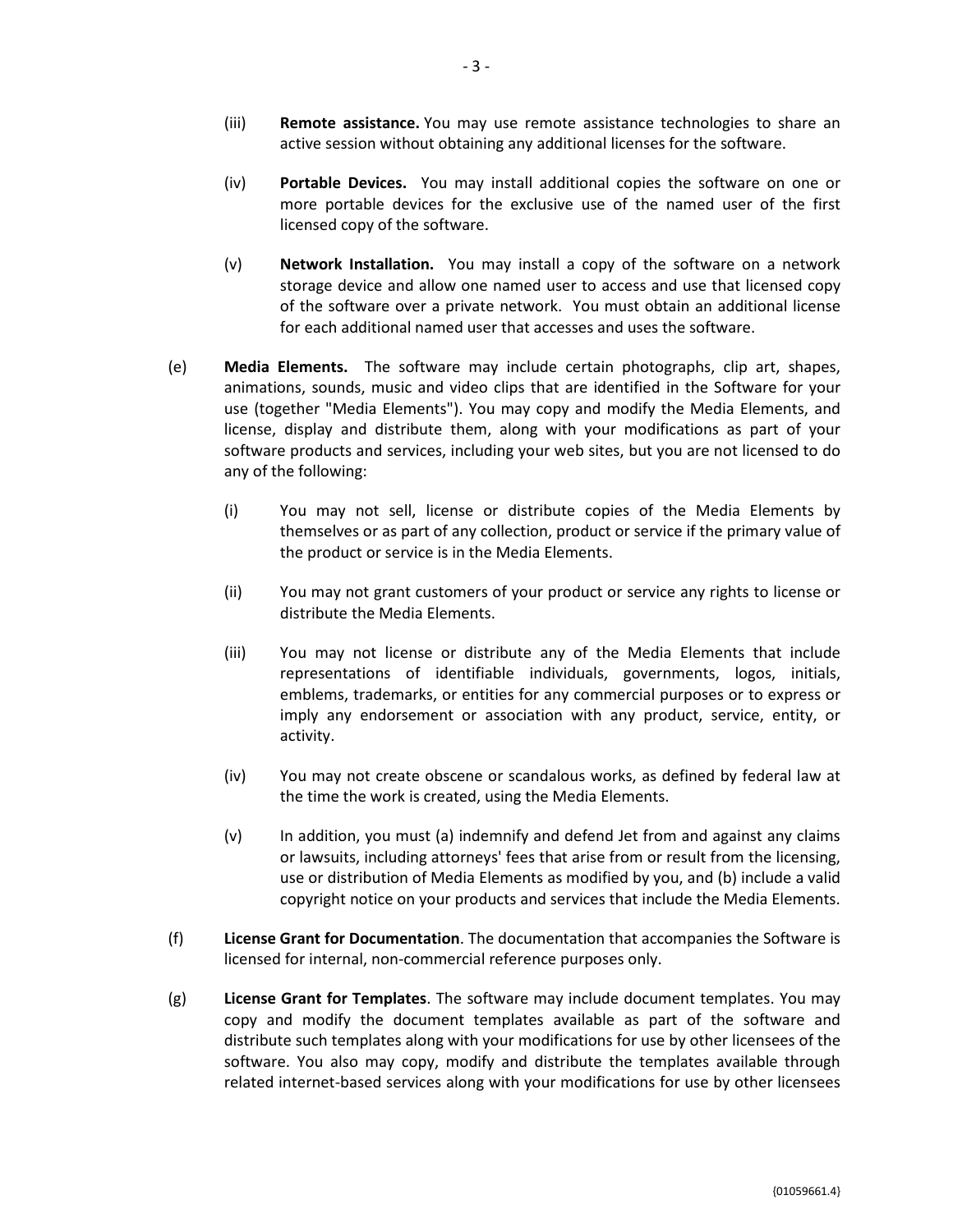of the software, but only for personal or commercial correspondence involving personto-person communication. You are not licensed to do any of the following:

- (i) You may not sell, resell, license, rent, lease, lend, or otherwise transfer for value, the templates.
- (ii) You may not distribute the templates available via Internet-based services as part of any product or service.
- (iii) You may not copy or post any templates available through Internet-based services on any network computer or broadcast it in any media. You must indemnify and defend Jet against any claims or lawsuits, including attorneys' fees that arise from or result from the licensing or distribution of the templates as modified by you.

## **3. Transfer to a Third Party.**

The provisions of this section do not apply if you acquired the software in the European Economic Area (EEA) and only transfer it to another person or entity within the EEA, in which case any transfer of the software and the right to use it must comply with applicable law.

You may transfer the software to another device that belongs to you, but not more than one time (except due to hardware failure, in which case you may transfer sooner). If you transfer the software to another device, that other device becomes the "licensed device." You may also transfer the software to a device owned by someone else if (i) you are the first licensed user of the software and (ii) the new user agrees to the terms of this agreement. Every time you transfer the software to a new device, you must remove the software from the prior device. You may not transfer the software to share licenses between devices.

## **4. Privacy; Consent to Use of Data.**

Your privacy is important to us. Some of the software features send or receive information when using those features. Many of these features can be switched off in the user interface, or you can choose not to use them. By accepting this agreement and using the software you agree that Jet may collect, use, and disclose the information as described in the Jet Privacy Statement available at [www.jetglobal.com/terms-of-use-privacy-policy](http://www.jetglobal.com/terms-of-use-privacy-policy) and as may be described in the user interface associated with the software features**.**

## **5. Updates.**

Updates for the software may be periodically provided by Jet. The software may automatically check for updates and may download and install them for you. You may obtain updates only from Jet or authorized sources, and by accepting this agreement, you agree to receive these types of automatic updates without any additional notice.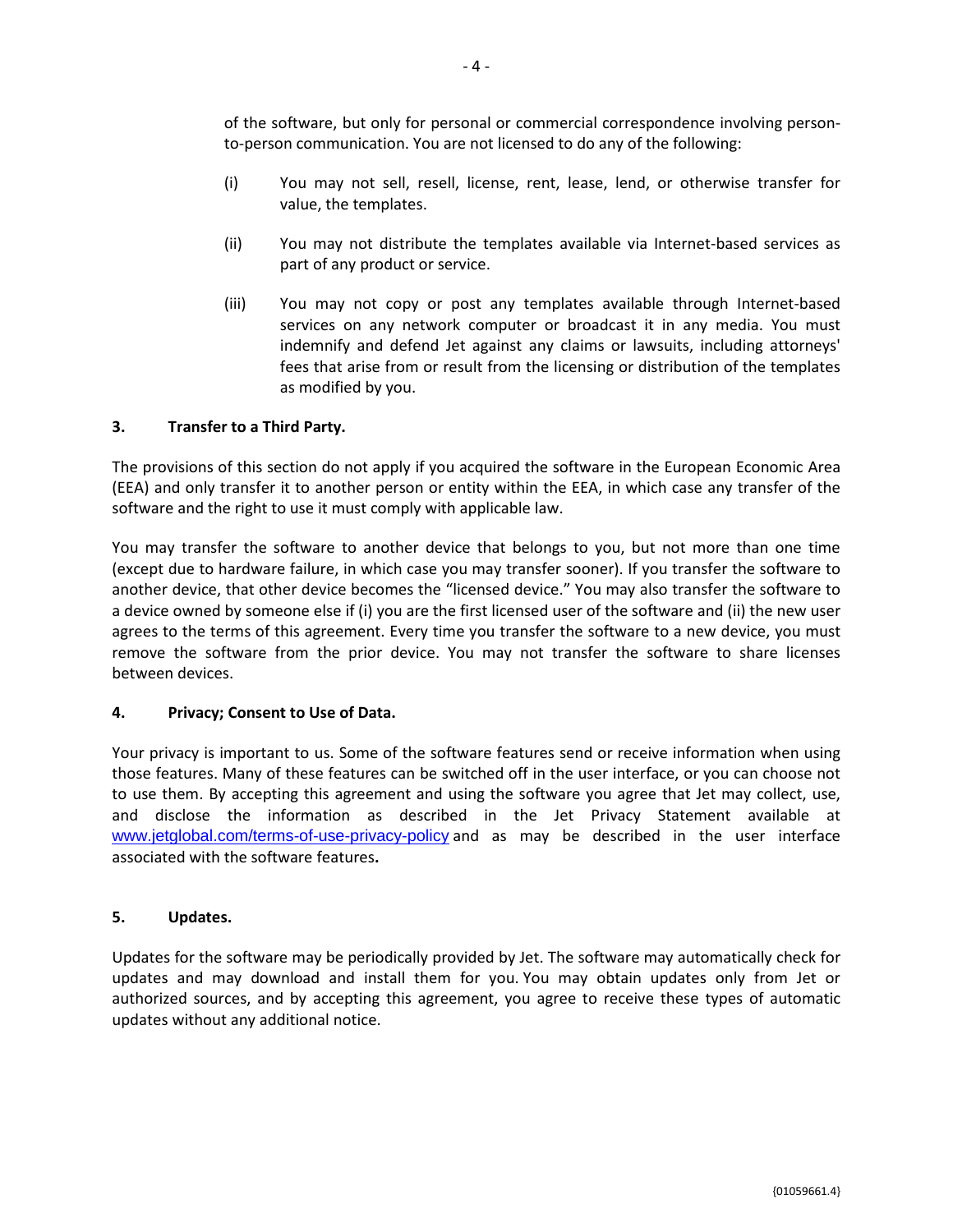# 6. Binding Arbitration and Class Action Waiver Only if You Live in (or if a Business Your Principal **Place of Business is in) the United States (inapplicable to residents of or businesses with principal place of business outside the United States).**

We hope we never have a dispute, but if we do, you and we agree to try for 60 days to resolve it informally. If we can't, you and we agree to binding individual arbitration before the American Arbitration Association ("AAA") under the Federal Arbitration Act ("FAA"), and not to sue in court in front of a judge or jury. Instead, a neutral arbitrator will decide and the arbitrator's decision will be final except for a limited right of appeal under the FAA. Class action lawsuits, class-wide arbitrations, private attorney-general actions, and any other proceeding where someone acts in a representative capacity aren't allowed. Nor is combining individual proceedings without the consent of all parties.

- (a) **Disputes covered—everything except IP.** The term "dispute" is as broad as it can be. It includes any claim or controversy between you and the distributor or installer, or you and Jet, concerning the software, its price, or this agreement, under any legal theory including contract, warranty, tort, statute, or regulation, **except disputes relating to the enforcement or validity of your, your licensors', our, or our licensors' intellectual property rights.**
- (b) **Mail a Notice of Dispute first.** If you have a dispute and our customer service representatives can't resolve it, send a Notice of Dispute by U.S. Mail to JET GLOBAL DATA TECHNOLOGIES, INC. 2175 NW RALEIGH STREET, SUITE 400, PORTLAND, OR USA 97210, ATTN: LEGAL DEPARTMENT. Tell us your name, address, how to contact you, what the problem is, and what you want. We'll do the same if we have a dispute with you. After 60 days, you or we may start an arbitration if the dispute is unresolved.
- (c) **Small claims court option.** Instead of mailing a Notice of Dispute, and if you meet the court's requirements, you may sue us in small claims court in our principal place of business–Multnomah County, OR USA. We hope you'll mail a Notice of Dispute and give us 60 days to try to work it out, but you don't have to before going to small claims court**.**
- (d) **Arbitration procedure.** The AAA will conduct any arbitration under its Commercial Arbitration Rules (or if you are an individual and use the software for personal or household use, or if the value of the dispute is \$75,000 USD or less whether or not you are an individual or how you use the software, its Consumer Arbitration Rules). For more information, see www.adr.org or call 1-800-778-7879. In a dispute involving \$25,000 USD or less, any hearing will be telephonic unless the arbitrator finds good cause to hold an in-person hearing instead. Any in-person hearing will take place in our principal place of business— Multnomah County, OR. The arbitrator may award the same damages to you individually as a court could. The arbitrator may award declaratory or injunctive relief only to you individually to satisfy your individual claim.
- (e) **Arbitration fees and payments.** The AAA rules will govern payment of filing fees and the AAA's and arbitrator's fees and expenses.
- (f) **Must file within one year.** You and we must file in small claims court or arbitration any claim or dispute (except intellectual property disputes – see Section 6.a) within one year from when it first could be filed. Otherwise, it's permanently barred.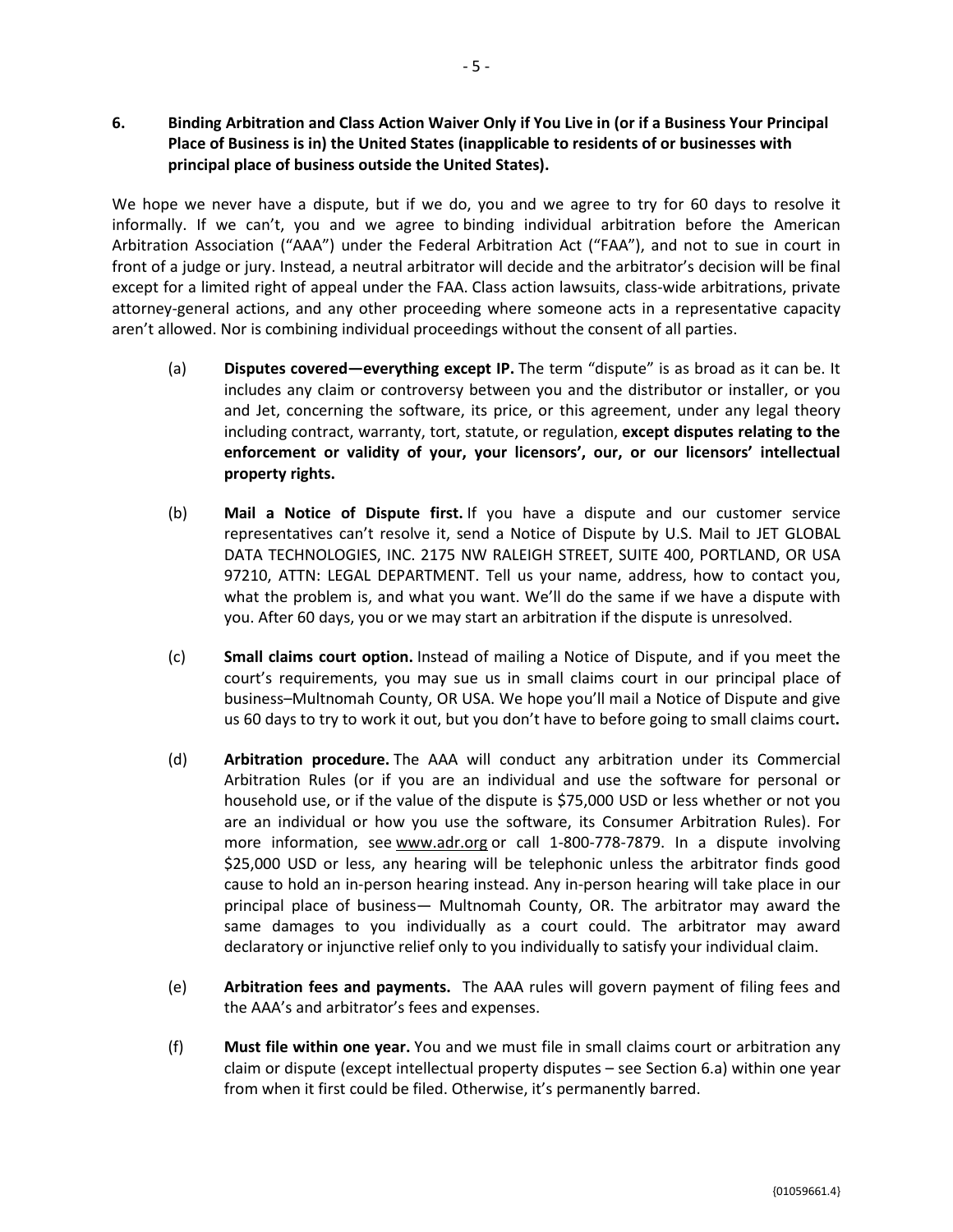- (g) **Severability**. If the class action waiver is found to be illegal or unenforceable as to all or some parts of a dispute, those parts won't be arbitrated but will proceed in court, with the rest proceeding in arbitration. If any other provision of Section 6 is found to be illegal or unenforceable, that provision will be severed but the rest of Section 6 still applies.
- (h) **Conflict with AAA rules.** This agreement governs if it conflicts with the AAA's Commercial Arbitration Rules or Consumer Arbitration Rules.

## **7. Governing Law.**

The laws of the New York govern all claims and disputes concerning the software, its price, or this agreement, including breach of contract claims and claims under state consumer protection laws, unfair competition laws, implied warranty laws, for unjust enrichment, and in tort, regardless of conflict of law principles, except that the FAA governs all provisions relating to arbitration.

## **8. Networks, data and Internet usage.**

Some features of the software and services accessed through the software may require your device to access the Internet. Your access and usage (including charges) may be subject to the terms of your cellular or internet provider agreement. Certain features of the software may help you access the Internet more efficiently, but the software's usage calculations may be different from your service provider's measurements. You are always responsible for (i) understanding and complying with the terms of your own plans and agreements, and (ii) any issues arising from using or accessing networks, including public/open networks. You may use the software to connect to networks, and to share access information about those networks, only if you have permission to do so.

#### **9. Viruses**

In addition to the Limited Warranty (if applicable) set forth in Section 13, Jet also warrants that the software is free from Viruses. As used herein, the term "Viruses" means codes programs or commands designed to (1) alter, damage or erase computer data or programs or (2) permit unauthorized access to your systems, any of which is intended to destroy or cause the your system to malfunction. Identification and certification of origin (as between you and Jet) of a Virus will be provided by an independent third-party organization having competency in identifying and certifying source of a viruses using best practice techniques at the time of the virus identification. Your sole and exclusive remedy and the entire liability of Jet and its partners and distributors under this warranty will be, at Jet's option, the repair, replacement or refund of the price of the infected software if reported (or, upon request, returned).

#### **10. Consumer Rights.**

This agreement describes certain legal rights. You may have other rights, including consumer rights, under the laws of your state or country. You may also have rights with respect to the party from which you acquired the software. This agreement does not change those other rights if the laws of your state or country do not permit it to do so.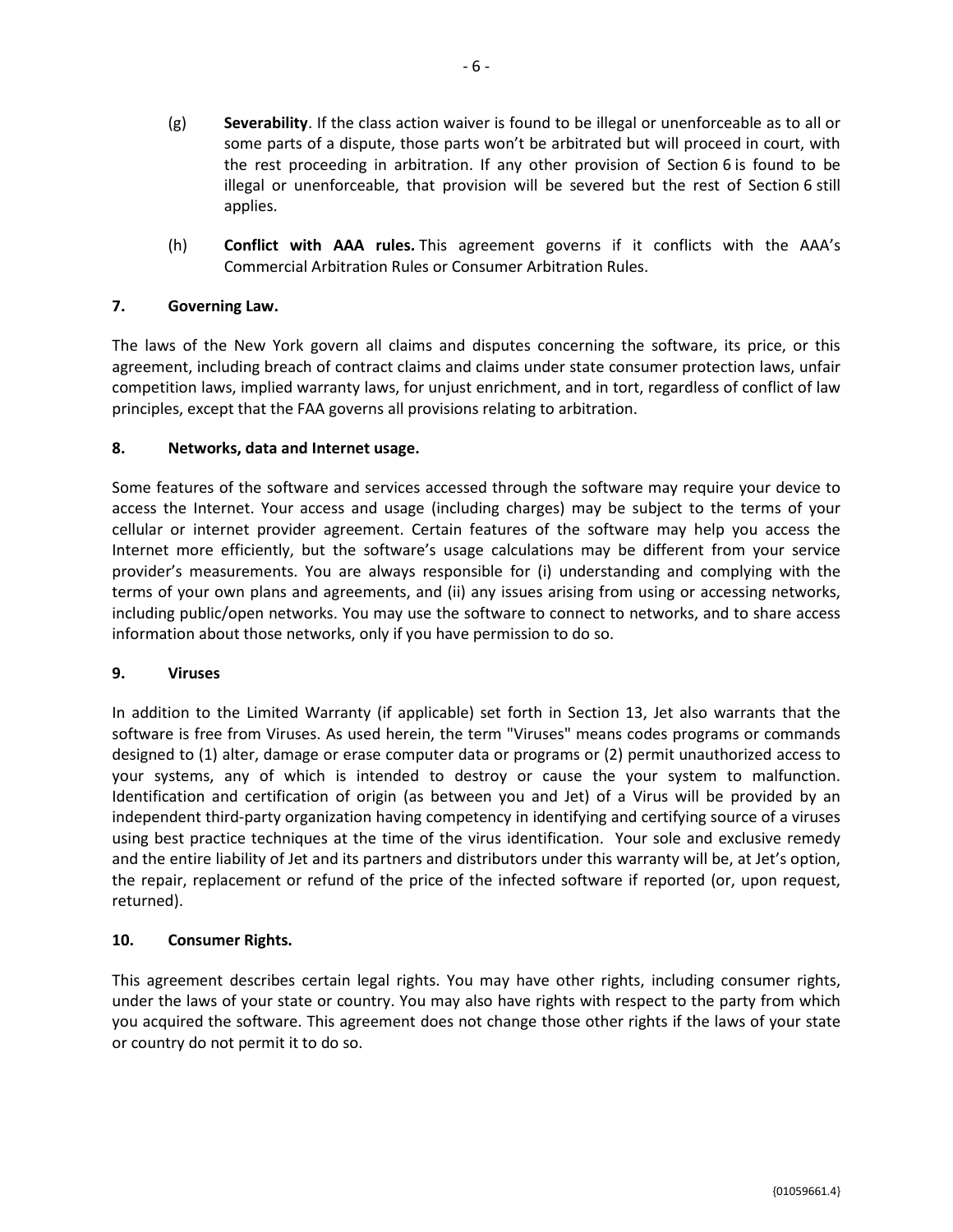For evaluation (or test or demonstration) use, you may not sell the software (including software marked as "Demo" or "NFR" or "Not for Resale"), or use it after the evaluation period. Evaluation (or test or demonstration) software may not be used in a live operating environment. Some software may be licensed on a trial basis. Your rights to use trial software are limited to the trial period. The trial software and length of the trial period are set forth during the download or activation process. You may have the option to convert your trial rights to subscription or perpetual rights if presented to you at the expiration of your trial period. After the expiration of a trial period without conversion, most features of the trial software will stop running. **EVALUATION AND TRIAL SOFTWARE ARE LICENSED "AS-IS," AND YOU BEAR THE ENTIRE RISK AS TO THE SOFTWARE'S QUALITY AND PERFORMANCE. SHOULD THE SOFTWARE PROVE DEFECTIVE, YOU ASSUME THE ENTIRE COST OF ALL SERVICING OR REPAIR. JET GIVES NO EXPRESS WARRANTIES, GUARANTEES OR CONDITIONS. YOU MAY HAVE ADDITIONAL CONSUMER RIGHTS UNDER YOUR LOCAL LAWS WHICH THIS AGREEMENT CANNOT CHANGE. TO THE EXTENT PERMITTED UNDER YOUR LOCAL LAWS, JET EXCLUDES THE IMPLIED WARRANTIES OF MERCHANTABILITY, FITNESS FOR A PARTICULAR PURPOSE AND NON-INFRINGEMENT.**

## **12. Termination.**

Without prejudice to any other rights, Jet may terminate this agreement and revoke your license and access to the software if you fail to comply with the terms and conditions of this agreement. In such event, you must destroy all copies of the software and all of its component parts.

## **13. Limited Warranty for Software Acquired in the US or Canada.**

If you purchased and installed the software in the US or Canada, then Jet warrants that the software will perform substantially in accordance with the accompanying materials for a period of ninety (90) days from the date of receipt (the "Limited Warranty"). The Limited Warranty is void if failure of the software has resulted from accident, abuse, misapplication, abnormal use or a virus.

If you purchased our annual enhancement plan (AEP), then the Limited Warranty will be extended for the term of the AEP you have purchased.

Jet's entire liability and your only remedy for any breach of the Limited Warranty shall be, subject to applicable law, one of the following options as chosen by Jet: (a) return of the amount paid (if any) for the software, or (b) repair or replacement of the software. Any replacement software will be warranted for the remainder of the original warranty period or thirty (30) days, whichever is longer, and Outside the United States or Canada, neither these remedies nor any product support services offered by Jet are available without proof of purchase from an authorized international source.

## **14. Disclaimer of Warranties.**

Jet hopes that you enjoy the software, however there are certain things that it does not promise about it. Other than the Limited Warranty (if applicable) and the warranty set out in Section 9 or as otherwise expressly set out in this agreement, Jet makes no specific promises, representations or warranties about the software.